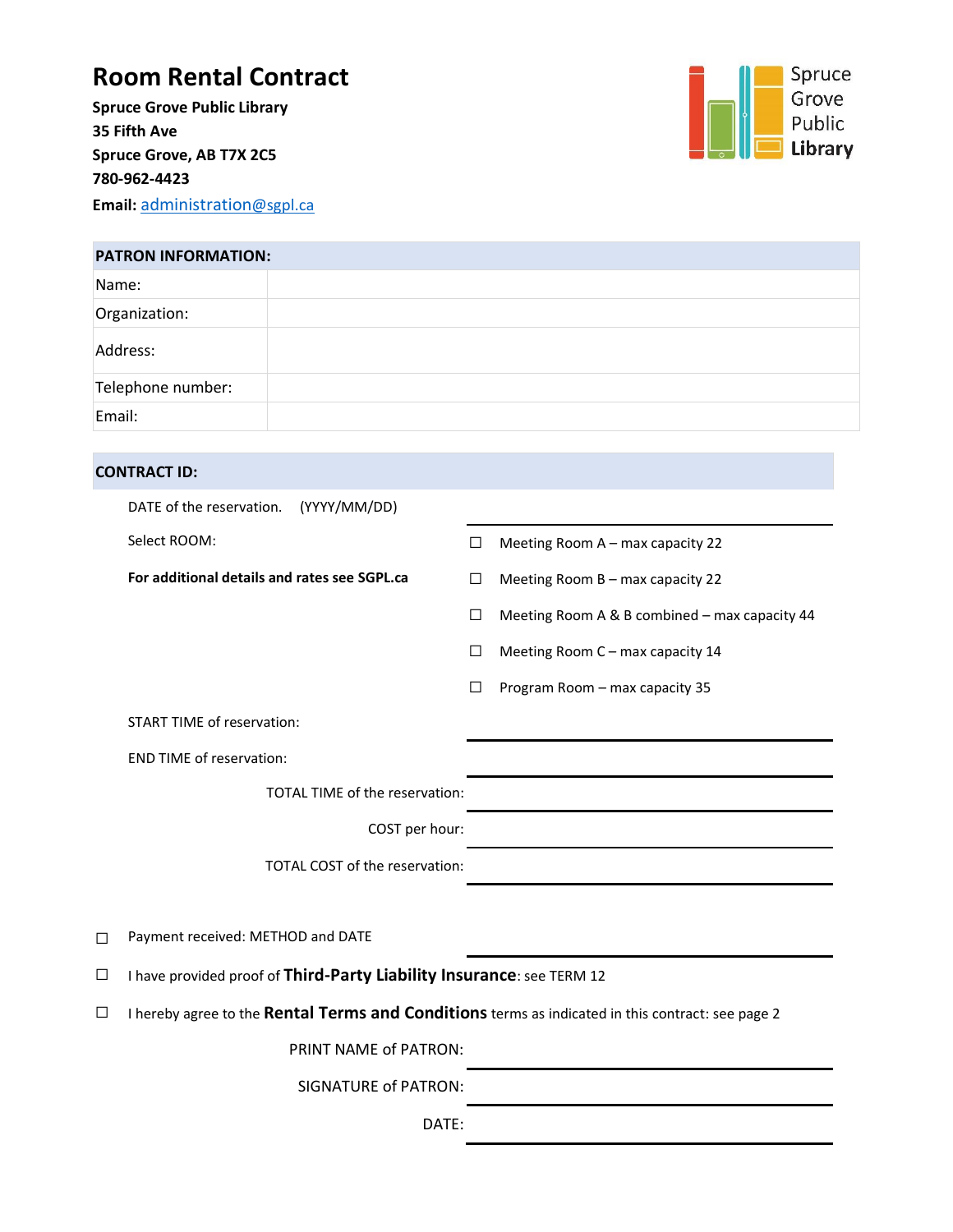#### **Spruce Grove Public Library ROOM RENTAL TERMS & CONDITIONS**

- 1. Persons signing the contract (the Lessee) must be eighteen (18) years of age or over and shall assume the full responsibility and liability the function or program, including proper supervision and/or charges for loss or damage to the premises.
- 2. Payment due upon booking, unless otherwise stated.
- 3. Persons using the meeting rooms are subject to ALL library rules and regulations including the Patron Code of Conduct.
- 4. Any extended use of allotted time may be subject to additional charges or loss of privileges.
- 5. Cancellations must be received within 24 hours of room use or a \$20.00 fee will apply.
- 6. The library will not provide storage space for materials or equipment at any time. The library is not responsible for injury, articles, or equipment left in the room.
- 7. Smoking is not permitted pursuant to Bylaw C-470-03.3
- 8. Granting permission to use the library facilities does not constitute an endorsement of the group or its beliefs by the library. The library reserves the right to request that the following statement be prominently displayed at an event or on promotional material: "Statements made, or positions taken during this event do not necessarily reflect the opinions or values of SGPL."
- 9. The library reserves the right to refuse or limit the use of the meeting rooms to any group. The library will not knowingly permit use of the rental spaces for any illegal purpose and therefore reserves the right to terminate any rental where there are reasonable grounds to believe the Criminal Code of Canada or the Alberta Human Rights Act will be contravened.
- 10. Lessees are required to check-in with Library Customer Service Staff before and after their booking.
- 11. After each rental, the space must be cleaned and returned to its' original condition. Any damages or cleaning may be subject to additional charges and/or loss of privileges.
- 12. **All Lessees will ensure they have appropriate THIRD-PARTY liability insurance and/or Party Alcohol Liability Insurance. The Lessee will need to provide the Library with a copy or certificate of insurance indicating that they have all appropriate liability coverage and proof of insurance covering damage to premises rented by the Lessee.**
- 13. Lessee must be aware of fire evacuation route and muster point. A map is located by the doorway inside the room. If the fire alarm sounds, evacuate the building immediately and gather at the muster point.
- 14. The Lessee agrees to indemnify and save harmless the Library and the City of Spruce Grove from and against all claims, demands, losses, costs, damages, actions, suits or proceedings arising out of, or in any way related to the rental of the facilities under this agreement. Without restricting the generality of the foregoing, the Lessee shall be responsible for any loss or damage to the facility property or equipment, howsoever caused arising out of the rental of the facility under this agreement.
- 15. Service Animals or Emotional Support Animals: Any damages, including carpet stains, are the responsibility of the owner. The animal and the handler are subject to the Library's Patron Code of Conduct. Should the animal become disruptive, they will be expected to leave the premises.
- 16. The Lessee is required to follow all current health codes and mandates issued by any level of Government.
- ☐ I have read and understand the **Rental Terms and Conditions** terms as indicated in this contract.

PRINT NAME of PATRON:

SIGNATURE of PATRON: